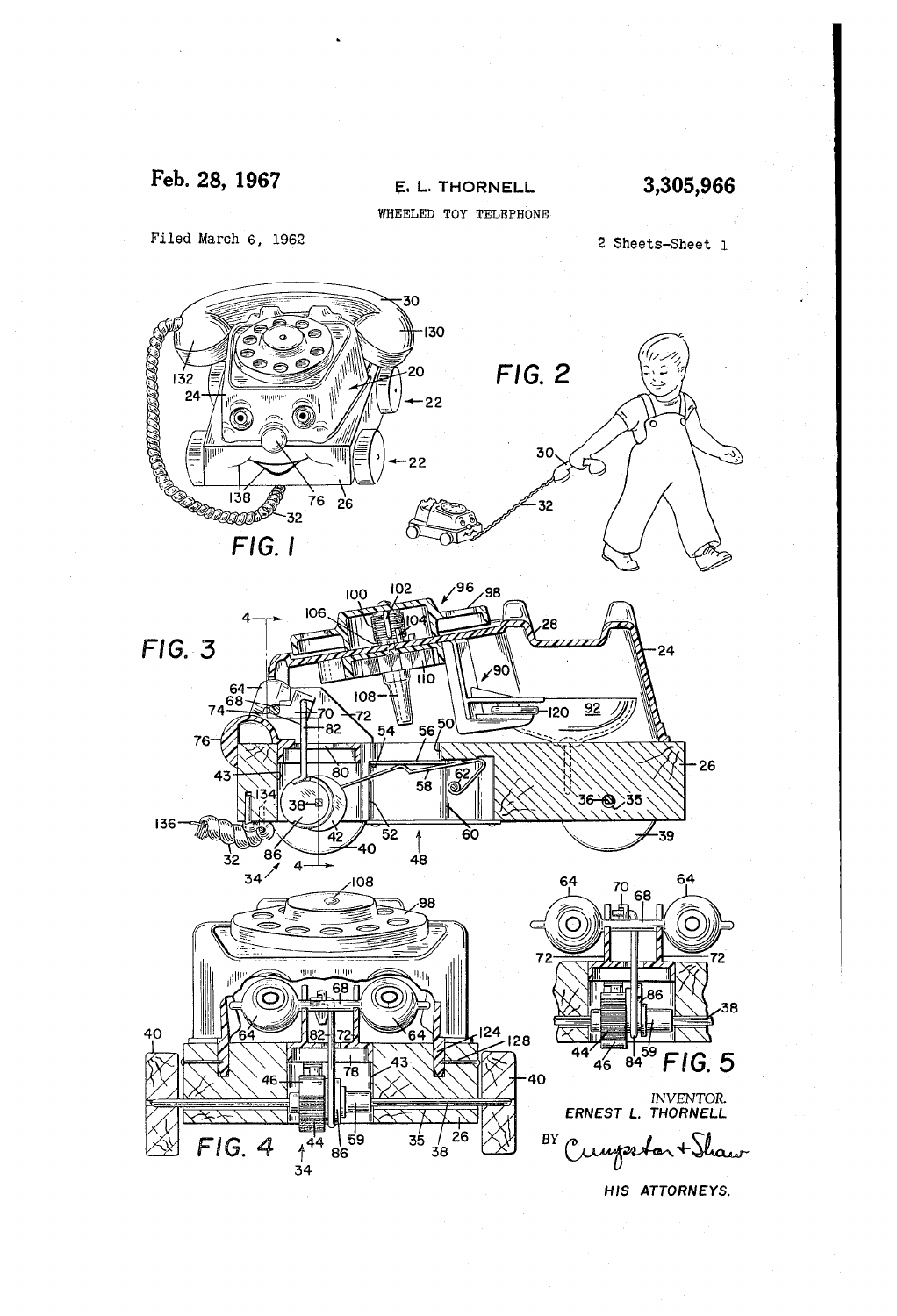# Feb. 28, 1967 E. L. THORNELL 3,305,966

WHEELED TOY TELEPHONE



FIG. 6

 $^{BY}$  Cunyston + Shaw

HIS ATTORNEYS.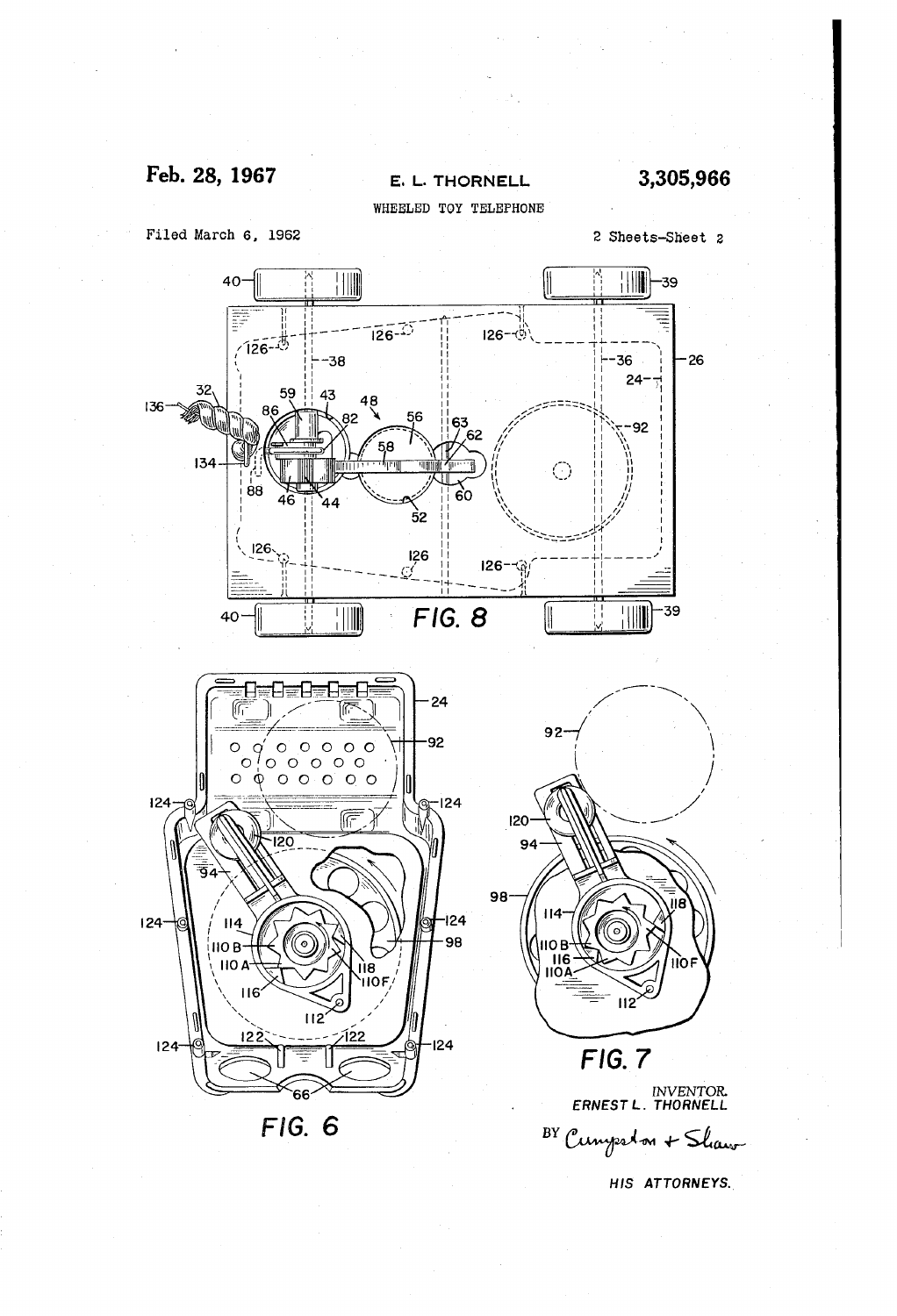United States Patent Office 3,305,966

5

45

## 1

## 3,305,966<br>WHEELED TOY TELEPHONE Ernest L. Thornell, East Aurora, N.Y., assignor to Fisher Price Toys, Inc., East Aurora, N.Y., a corporation of New York

Filed Mar. 6, 1962, Ser. No. 177,843<br>10 Claims. (Cl. 46-33)

This invention relates generally to the amusement de vice and more particularly to a new and useful wheeled  $10$ action toy for young children.<br>One object of the present invention is to provide a

wheeled toy of the type designed to be pushed or pulled across a supporting surface, such as a floor or the like, across a supporting surface, such as a floor or the like, and having elements thereof which, when actuated in 15 response to such movement, produce a pleasant action or movement of certain of the parts of the toy and at the same time produce a novel and intriguing sound.

Another object is to provide a toy of the above char acter which will produce the foregoing action and sound 20

effects when it is moved backwardly or forwardly. Another object is to provide a toy of the above char acter fancifully simulating a telephone and having a sound producing means which simulates human voices as overheard on a conventional telephone. 25

Another object is to provide a toy having the above characteristics including a voice-simulating mechanism in addition a separate and distinct sound-producing mechanism that can be actuated by a child at will without nov. 30 ing the toy.

A further object is to provide a toy of the above char acter which has convenient means for pulling the toy along a supporting Surface.

Still a further object is to provide a toy having the 35 above advantages which is durable, reliable in operation and requires a minimum number of parts which may be readily and economically manufactured and assembled.

To these and other ends the invention resides in certain improvements and combinations of parts, all as will be pointed out in the claims at the end of the specification.

In the drawings:

FIG. 1 is a perspective view of a toy embodying the present invention;

FIG. 2 is a perspective view on a reduced scale show ing the toy being pulled by a child;

FIG. 3 is a sectional elevation on an enlarged scale extending substantially along the center line of the toy;

FIG. 4 is a sectional front elevation substantially along  $50$ the line  $4-4$  in FIG. 3; FIG. 5 is a fragmentary front elevational view similar

to FIG. 4, but showing certain of the parts in a different position;

FIG. 6 is a bottom plan view of the upper portion of  $55$ the base showing the bell-ringing mechanism in one posi tion;

FIG. 7 is a fragmentary bottom plan view similar to FIG. 6, but shows the bell-ringing mechanism in a second position, and 60

FIG. 8 is a bottom plan view of the lower base mem ber showing the details of the sound-producing mecha nism which is actuated by the rolling movement of the

toy.<br>The preferred embodiment of the present invention, herein disclosed by way of illustration, is represented in the form of a table-type telephone shown generally at 20 (FIG. 1) which is provided with wheel and axle means 22 whereby the toy may be rolled along a supporting surface such as a floor or the like.

Telephone 20 preferably comprises an upper base mem ber 24 which is similar in shape to the base of a conven

2

tional table telephone, and a lower base 26 which forms a continuation of the upper base and which carries the wheel and axle members 22. Base member 24 is provided on the upper surface adjacent the rear end thereof with a cradle  $28$  which is adapted to detachably receive a hand set  $30$ , as shown in FIG. 1. Hand set  $30$  is preferably attached to the forward end of base 26 by means of

a flexible, extensible cord member 32.<br>Lower base member 26 carries a sound-producing mechanism shown generally at 34 (FIGS.  $3 \text{ and } 4$ ). Sound-producing mechanism 34 is designed to produce a noise which simulates human voices as might be over heard in a telephone conversation and is actuated by the rolling movement of the toy. To this end base 26 is provided with a pair of transversely extending holes 35 (FIGS. 3 and 4) which rotatably receive rear and front axles 36 and 38 which in turn have wooden wheels 39 and 40, respectively, attached adjacent the opposite ends<br>thereof, as shown in FIGS, 3 and 4. Axle 38 is preferably non-circular in cross section and in the present instance is square, so that the rotation of the axle may be readily transferred to sound-producing mechanism 34. Mechanism 34 comprises a wheel 42 (FIG. 3) which is mounted on axle 38 adjacent the center thereof and

within a vertically extending chamber or bore 43 which<br>is formed in base member 26. Wheel 42 has portions thereof formed with a series of transversely spaced serrations 44 and a series of spaced smooth portions 46.<br>Base 26 is formed with a sound chamber shown generally at 48 which is located directly rearwardly of opening 43 and which comprises a circular bore 50 extending down Wardly from the upper surface of base member 26 and a counter-bore 52 which extends upwardly from the lower surface of base 26 and which forms, with bore 50, a circular ledge 54 which serves as the seat for a circular diaphragm member 56.

40 Diaphragm member 56 may be of paper, cardboard or other Suitable material and is adapted to snugly fit within counterbore 52 and rest on ledge 54, as shown in FIG. 3. The noise-producing mechanism 34 also includes a leaf spring member 58 (FIG. 3) which bears against the underside of diaphragm 56 and which extends forwardly into contact with wheel 42. Spring 58 extends rear-Wardly beyond sound chamber 48 into a smaller chamber 60 and is reversely bent upon itself and formed with a small loop 62. A rod or nail 63 (FIG. 8) extends transversely across chamber 60 and through loop 62 for the purpose of holding spring 58 in position with the mid portion thereof bearing against diaphragm 56 and the for ward free end thereof bearing against wheel 42, as shown in FIG. 3. Wheel 42 is held in position axially in align ment with spring 58 by a hub portion 59 (FIG. 4).

It will be readily appreciated that if wheel 42 is caused to rotate by the rotation of front wheels 40, serrations 44 on the periphery of wheel 42 will cause spring 58 to vibrate and this vibration in turn is transmitted to dia phragm 56, the vibration in the diaphragm producing the desired sound effects. When spring 58 contacts smooth portions 46, the spring does not vibrate and there is no sound produced by diaphragm 56. The spacing and length of smooth portions 46 may be varied to alter the overall sound effects, as desired. It will be readily appreciated that this sound-producing mechanism will operate when the toy is moved forwardly and wheels 40 are rotated in a counterclockwise direction (as viewed from the side in FIG. 1) or when the toy is pushed backwardly and wheels 40 are caused to rotate in a clockwise direc tion.

70 In addition to the above sound-producing mechanism, I preferably provide the toy with certain parts which move in response to the rolling movement of the toy to impart a pleasant and intriguing action to the toy. To this end,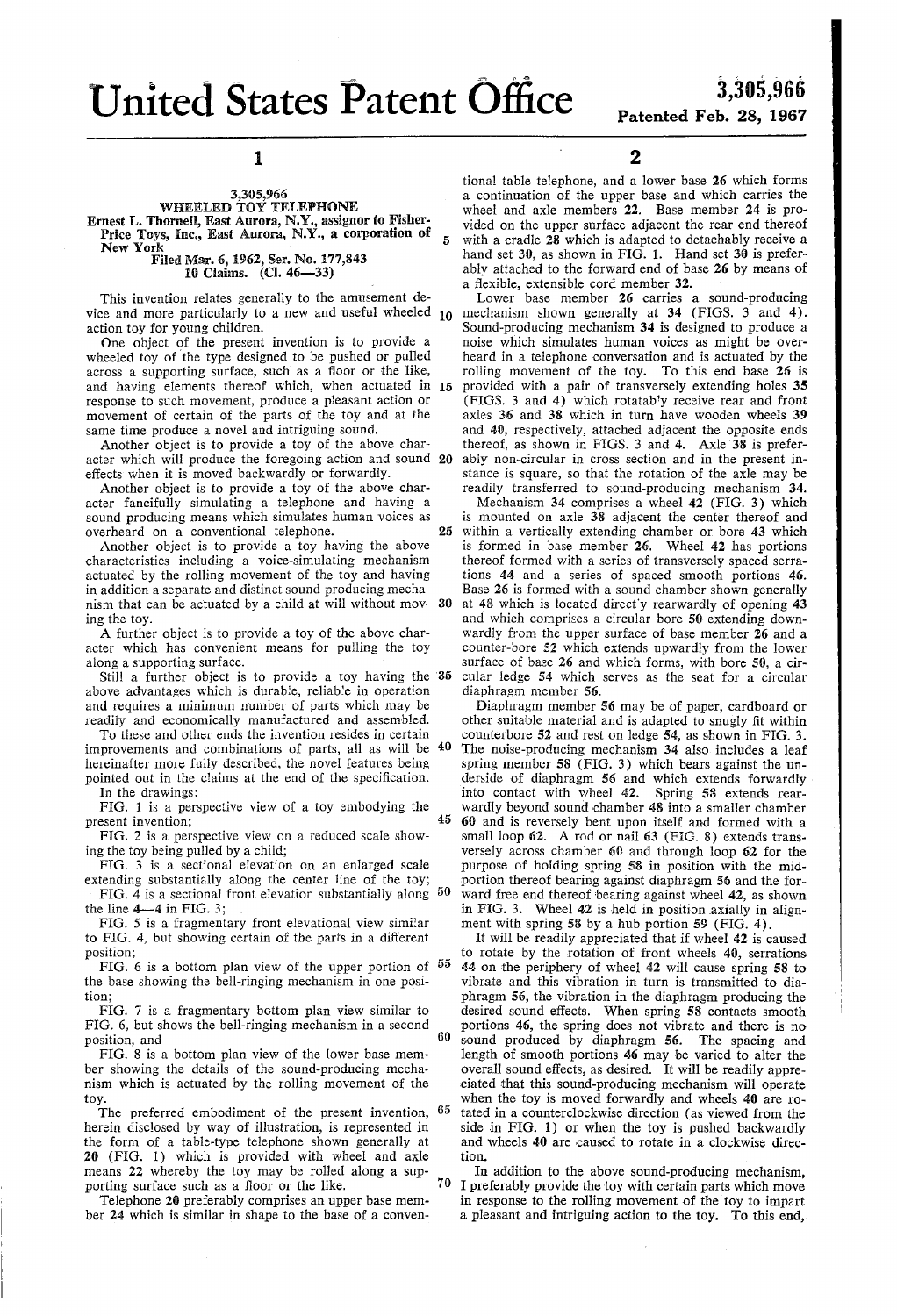$\overline{5}$ 

I have provided the toy with a pair of oscillating eyeball members 64 (FIG. 5) which are mounted above the upper surface of base 26 and which project outwardly through suitable openings 66 (FIG. 6) in the front end of upper base 24. Eyeball members 64 are mounted in spaced relationship on a transversely extending rod 68 (FIGS. 4 and 5) which in turn is formed adjacent the center thereof with a rearwardly extending substantially L-shaped lever arm  $70^{\circ}$  (FIG. 3). Eyes 64 and rod 68 are supported arm 70 (FIG. 3). Eyes 64 and rod 68 are supported above the upper surface of base 26 by means of a pair of  $10$ spaced vertically extending members  $72$  (FIG. 5) which are formed adjacent the forward edges thereof with a pair

are formed adjacent the forward edges thereof with a pair<br>of curved seat portions 74 (FIG. 3).<br>Members 72 preferably form part of a molded plastic<br>assembly which includes a nose 76 and a disk-like base 78 15 which is adapted to fit in the upper end of bore 43. Base 78 is formed with an L-shaped slot 80 (FIG. 3) for the reception of a crank arm 82. Crank arm 82 is formed with a circular portion 84 at the lower end thereof which is adapted to engage an eccentric cam member 86 which 20 rotates with serrated wheel 42 and preferably is integrally formed therewith. The upper end 83 (FIG. 8) of crank rod 82 is bent at substantially 90 degrees and extends through a suitable hole or opening formed in lever arm 70. Thus, it will be seen that the rotation of front wheels 25 40 and axle 38 causes cam 86 to rotate together with wheel  $42$  and this rotation of cam  $86$  in turn causes crank  $82$  to reciprocate. The reciprocation of crank  $82$  causes The reciprocation of crank 82 causes eyeball members 64 to oscillate or rock up and down to the rotation of noise-producing wheel 42 causes mechanism 34 to produce the above-described voice-simulating sounds. give the toy a fanciful and pleasant action. In addition, 30

Toy 20 includes a second sound-producing mechanism shown generally at 90 (FIG. 3) which is separate and 35 distinct from that described above and which is independ ent of the movement of the toy and thus the rotation of front axle 38. This second sound-producing mechanism may be operated by a child while the toy is held in a sta tionary position as for example in his lap, on the floor 40

beside him, or the like.<br>Sound-producing mechanism 90 comprises a bell 92<br>which is mounted on the lower base member, a reciprocating hammer or escapement arm 94 and a rotatable dial mechanism shown generally at  $96$  (FIG. 3) which causes  $45$  hammer  $94$  to reciprocate and strike bell  $92$ , thereby making the desired sound. Dial mechanism 96 comprises a rotatable dial wheel 98 which is mounted on the upper surface of base member 24 forwardly of cradle 28. Dial against the action of a coil spring 100 and when released will return to its initial at-rest position. The rotation of dial wheel 98 in either direction causes hammer 94 to wheel  $98$  may be rotated as in a clockwise direction  $50$ 

strike bell 92 as hereafter more fully described.<br>Dial wheel 98 is formed with a radially extending stop member 102 which is adapted to strike against a fixed stop 104 formed on the upper surface of base 24 for arresting the rotation of the dial wheel. One end of coil spring  $100$  bears against stop member  $102$ , while the other end thereof bears against stop member  $104$  thereby providing the desired spring biasing action for returning the dial wheel to its initial position after it is released. Dial wheel 98 is mounted on a boss 106 by means of a verti cally extending nail 108 which extends through and is firmly attached to a gear or escapement wheel  $110$  65 mounted beneath the top of base 24. The rotation of dial wheel 98 is thereby transmitted to gear wheel 110. 60

The rotary motion of gear wheel 110 causes hammer 94 to reciprocate for the purpose of striking bell 92. Ham mer 94 is pivotally mounted on a boss 112 (FIGS. 6 and  $70$  7) on the undersurface of base 24. Hammer 94 is formed with a circular portion 114 which surrounds gear wheel 110 as shown in FIGS. 6 and 7. Circular portion 114 is formed with a pair of spaced inwardly extending prois formed with a pair of spaced inwardly extending projections **116** and **118** which are so positioned and are of 75

such a shape that as gear wheel 110 rotates in either di rection, it strikes alternately against projections 116 and 118, thereby causing hammer 94 to oscillate. Specifically, as shown in FIG. 6, one tooth 110A of gear wheel 110 is about to move out of contact with projection 116 while another tooth  $110F$  of gear wheel  $110$  is about to move into engagement with projection 118. Continued rotation of dial wheel 98 and gear 110 in a counterclockwise direction causes hammer 94 to swing in a clockwise direc tion frcm its position shown in FIG. 6 to its position shown in FIG. 7 whereby a metal washer member 120 which is loosely mounted on the end of hammer 94 strikes against the edge of bell 92 causing the same to ring. Further rotation of gear wheel 110 in a counterclockwise direction will bring tooth 10B into engagement with projection 16, thereby moving hammer 94 in a counterclockwise direction from its position shown in FiG. 7 to its position shown in FiG. 6. It will be readily appreciated that continued rota tion of gear 10 in either a clockwise or counterclockwise direction will cause hammer 94 to reciprocate between its positions shown in FEGS. 6 and 7, thereby causing washer 126 to strike repeatedly against bell 92.

Upper base member 24 has on the inner surface of the front wall a pair of spaced vertically extending flanges 22 (FiG. 6) which, when member 24 is positioned on member 26, engage the upper surface of rod 68 and there by hold rod 68 and eyeball members 64 in position. Mem ber 24 is provided with a series of depending pegs 124 which are adapted to fit within a series of holes 126 (FIG. 8) in base 26. While pegs 124 may be held in holes 126 by glue or other suitable means, I preferably hold them in place by means of a series of nails  $128$  (FIG. 4) which extend inwardly from the sides of body member 26, intersecting holes 126 and extending through pegs 124, thereby securely fastening together members 24 and 26.

Hand set 30 is preferably formed of plastic or other suitable material and comprises a simulated receiver portion 130 (FIG. 1) and a transmitter or mouthpiece portion 132. Cord member 32 is preferably attached to hand set 30 adjacent the transmitter end by suitable means, not shown, and to the undersurface of base 26 by a staple 134. Cord member 32 is preferably woven so as to simulate the coil cord of a conventional telephone. Cord 32 has one or more longitudinally extending resilient strands or cords 36 which preferably are of rubber or other suitable material and which contract the coils of the cord and shorten it when the cord is not under tension.<br>Not only do hand set 30 and cord 32 serve as an integral part of the telephone and are necessary to complete the same, but they also serve other separate and distinct functions in that the hand set provides a convenient and readily grasped handle whereby the toy may be pulled along a supporting surface while cord 32 provides a connection between the hand set and the base of the toy and enables a child to use the toy as a pull toy as well as a stationary toy. When the toy is used as a pull toy, sound-producing mechanism 34 produces the above-described simulated voice sounds, while cam 86, rod 82 and associated parts cause eyes 64 to oscillate in an attractive and intriguing fashion. Eyes 64 and nose 76 are combined with a fanci-ful mouth and cheek design 138 printed or otherwise applied to the front of base 26 for completing the simulated

face of the toy.<br>In addition to its above advantages as a pull toy, my In addition to its above advantages as a pull toy, my invention also provides a novel and pleasing telephone toy which a child may play with in his lap or in any desired stationary position. The child may lift the hand set and rotate dial wheel 98, thereby ringing bell 92 and provid ing all of the play advantages of a conventional telephone toy. Hand set 30 and cord 32 serve as integral parts of the toy when operated either as a pull toy or as a station ary toy and eliminate the need for a separate push stick or pull cord which would be extraneous and which would obstruct the child's use of the toy as a stationary toy.